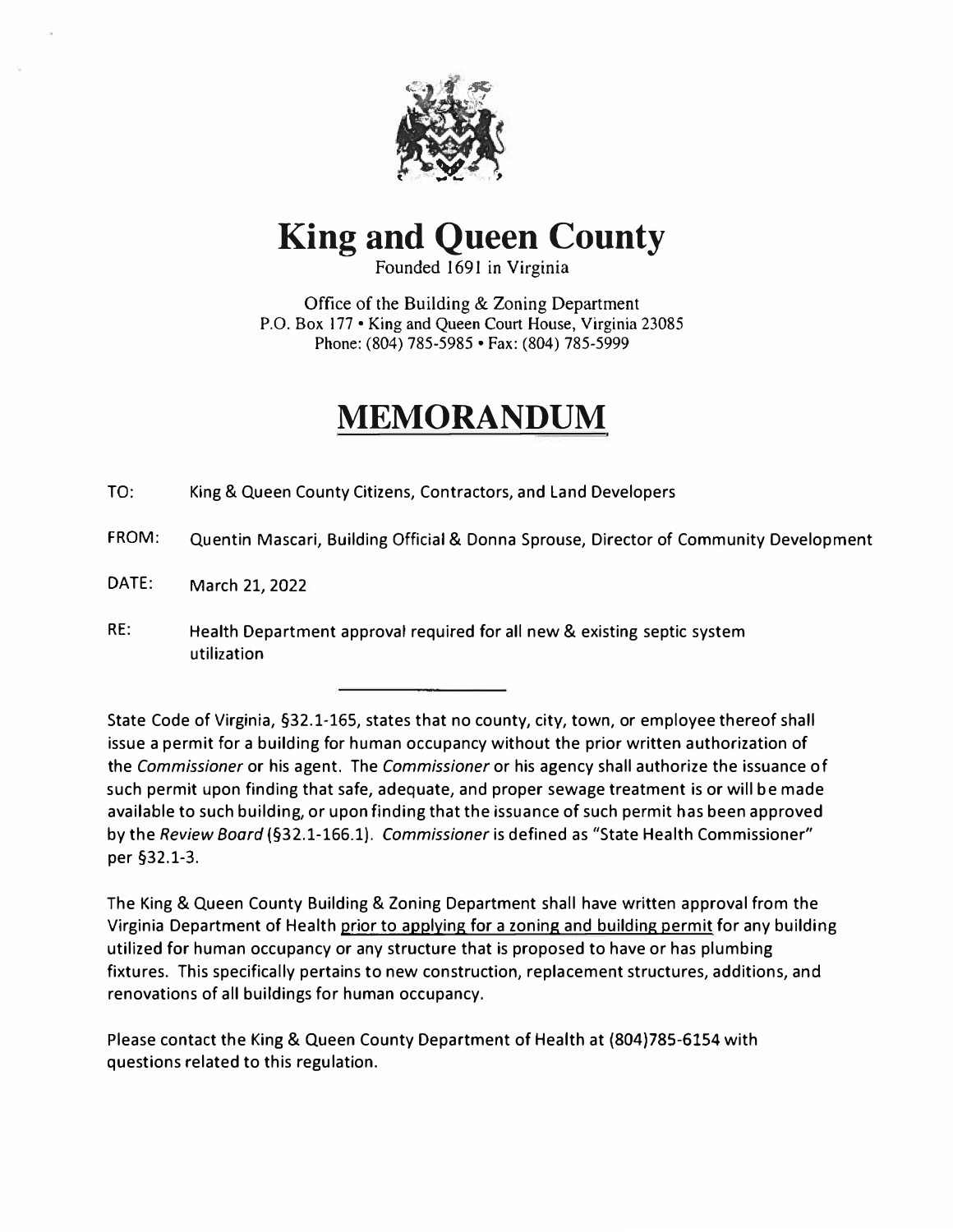**Attachment 2a: Application for Health Department Review from Building Official/Zoning Administrator** 

## **Request for Health Department Review**

**Building/Zoning Department Use Only:** 

**The King & Queen County Building and/or Zoning Department hereby requests that the Virginia Department of Health evaluate the onsite sewage system and/or water supply on the property described below to determine whether:** 

**If The existing onsite sewage disposal system is safe, adequate and proper (SAP) for the proposed use (see §32.1-165 of the Code of Virginia) . Note: This block can only be marked if the structure is designed for human occupancy.** 

D **The proposed use will encroach upon the existing onsite sewage disposal system and/or water supply.** 

**Other or Comments:** 

**Attachments (sketch, building plans, plat)**

**Building/Zonins Official Sisnature:** 

**Date:. \_\_\_\_\_\_\_\_\_\_\_ \_**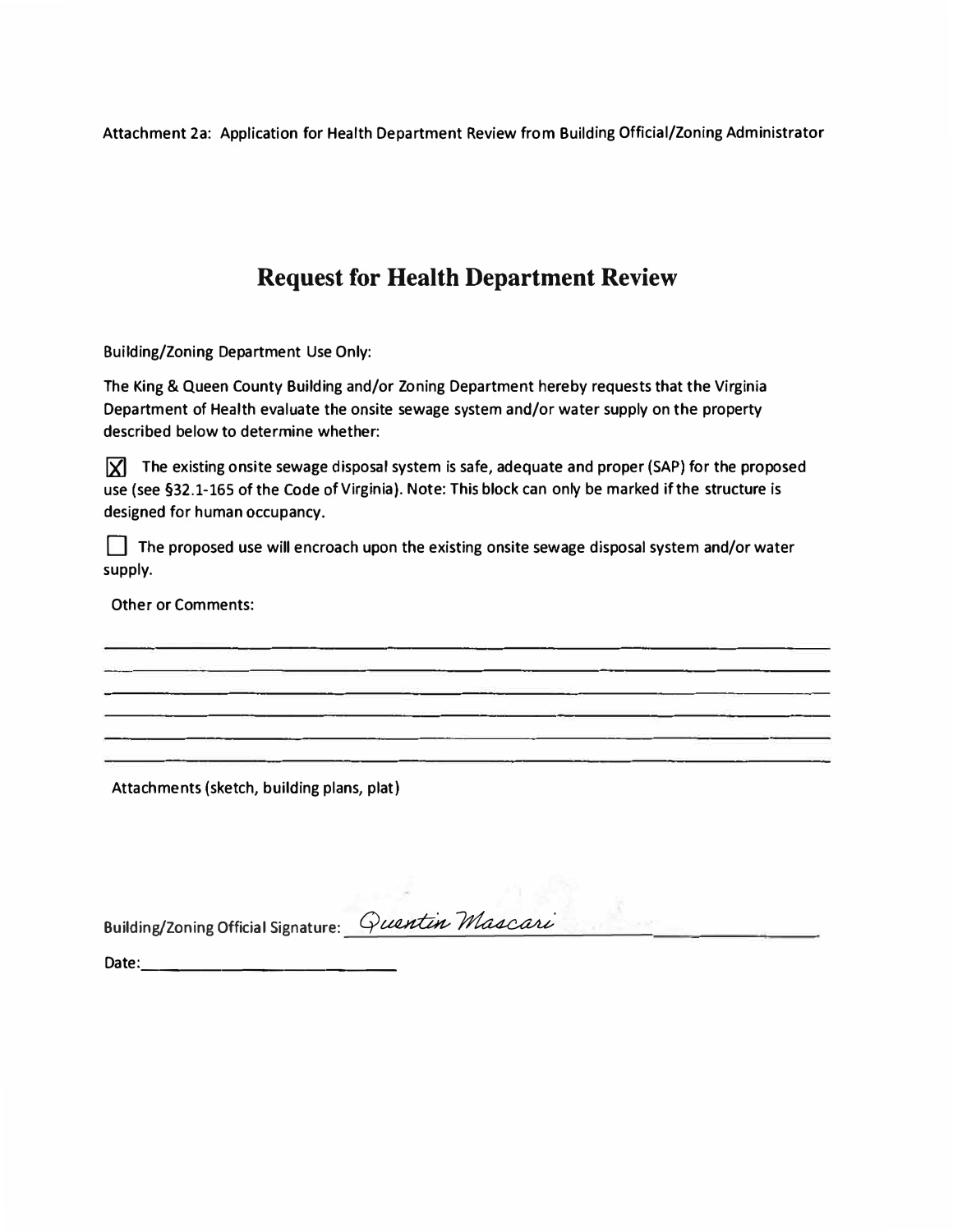### **SAP Appendix 2b** Request for Health Department Review - Safe Adequate and Proper To be completed by property owner or agent

| Owner Name:                                                                                                    |  |  |                          |                   | Home Telephone:   |       |        |    |  |
|----------------------------------------------------------------------------------------------------------------|--|--|--------------------------|-------------------|-------------------|-------|--------|----|--|
| <b>Mailing Address:</b>                                                                                        |  |  |                          |                   | Office Telephone: |       |        |    |  |
|                                                                                                                |  |  |                          | Cell Phone:       |                   |       |        |    |  |
| E-mail address:                                                                                                |  |  |                          |                   |                   |       |        |    |  |
| Agent name:                                                                                                    |  |  |                          |                   | Home Telephone:   |       |        |    |  |
| <b>Mailing Address:</b>                                                                                        |  |  |                          | Office Telephone: |                   |       |        |    |  |
|                                                                                                                |  |  |                          | Cell Phone:       |                   |       |        |    |  |
| E-mail Address:                                                                                                |  |  |                          |                   |                   |       |        |    |  |
| Property Location (provide directions from                                                                     |  |  |                          |                   |                   |       |        |    |  |
| local health department):                                                                                      |  |  |                          |                   |                   |       |        |    |  |
| Tax Map:<br><b>PIN #:</b>                                                                                      |  |  |                          |                   |                   |       |        |    |  |
| Subdivision Name (if applicable):                                                                              |  |  |                          |                   |                   |       | Lot #: |    |  |
| Current Use (include # of bedrooms):                                                                           |  |  |                          |                   |                   |       |        |    |  |
| Proposed Use (include # of bedrooms):                                                                          |  |  |                          |                   |                   |       |        |    |  |
| Please attach any recent records of onsite system (Pump-outs, or Operation and Maintenance Reports)            |  |  |                          |                   |                   |       |        |    |  |
| Has property been occupied during previous 30 day period?:                                                     |  |  |                          |                   | <b>Yes</b>        |       | No     |    |  |
| The septic tank and distribution box are uncovered for inspection:                                             |  |  |                          |                   | <b>Yes</b>        |       | No     |    |  |
| If no, the septic tank and distribution box will be uncovered by following date:                               |  |  |                          |                   |                   |       |        |    |  |
| (To prevent potential damage to the system, VDH recommends homeowners first contact Miss Utility for           |  |  |                          |                   |                   |       |        |    |  |
| marking underground utilities. The septic tank and distribution box should be carefully excavated by hand)     |  |  |                          |                   |                   |       |        |    |  |
| Uncovering septic tank & distribution box would cause an undue hardship:                                       |  |  |                          |                   |                   | Yes   |        | No |  |
| If Yes, reason for hardship:                                                                                   |  |  |                          |                   |                   |       |        |    |  |
| (Examples of hardship: system is relatively new, recently pumped, accurate records exist, or excavation would  |  |  |                          |                   |                   |       |        |    |  |
| likely damage components.)                                                                                     |  |  |                          |                   |                   |       |        |    |  |
| <b>Related Building Permit #:</b>                                                                              |  |  | Health Department I.D. # |                   |                   |       |        |    |  |
| PLEASE READ CAREFULLY: This report is only intended to address the above referenced request and does           |  |  |                          |                   |                   |       |        |    |  |
| not address evaluation procedures for sewage systems being sold through real estate transfers, or systems      |  |  |                          |                   |                   |       |        |    |  |
| and water supplies being reused as part of a subdivision process. This document specifically addresses         |  |  |                          |                   |                   |       |        |    |  |
| VDH's implementation of § 32.1-165 of the Code of Virginia and is not to be used for any unauthorized use.     |  |  |                          |                   |                   |       |        |    |  |
|                                                                                                                |  |  |                          |                   |                   |       |        |    |  |
| The property boundaries and building locations are clearly marked or identified at the property. I give        |  |  |                          |                   |                   |       |        |    |  |
| permission to the Virginia Department of Health to enter the property described, if necessary, for the         |  |  |                          |                   |                   |       |        |    |  |
| purpose of processing this application. An accurate sketch of the property, existing structures, wells, sewage |  |  |                          |                   |                   |       |        |    |  |
| disposal systems, and proposed structure(s) is attached.                                                       |  |  |                          |                   |                   |       |        |    |  |
|                                                                                                                |  |  |                          |                   |                   |       |        |    |  |
|                                                                                                                |  |  |                          |                   |                   |       |        |    |  |
| <b>Owner/Agent Signature:</b>                                                                                  |  |  |                          |                   |                   | Date: |        |    |  |

This form contains personal information subject to disclosure under the Freedom of Information Act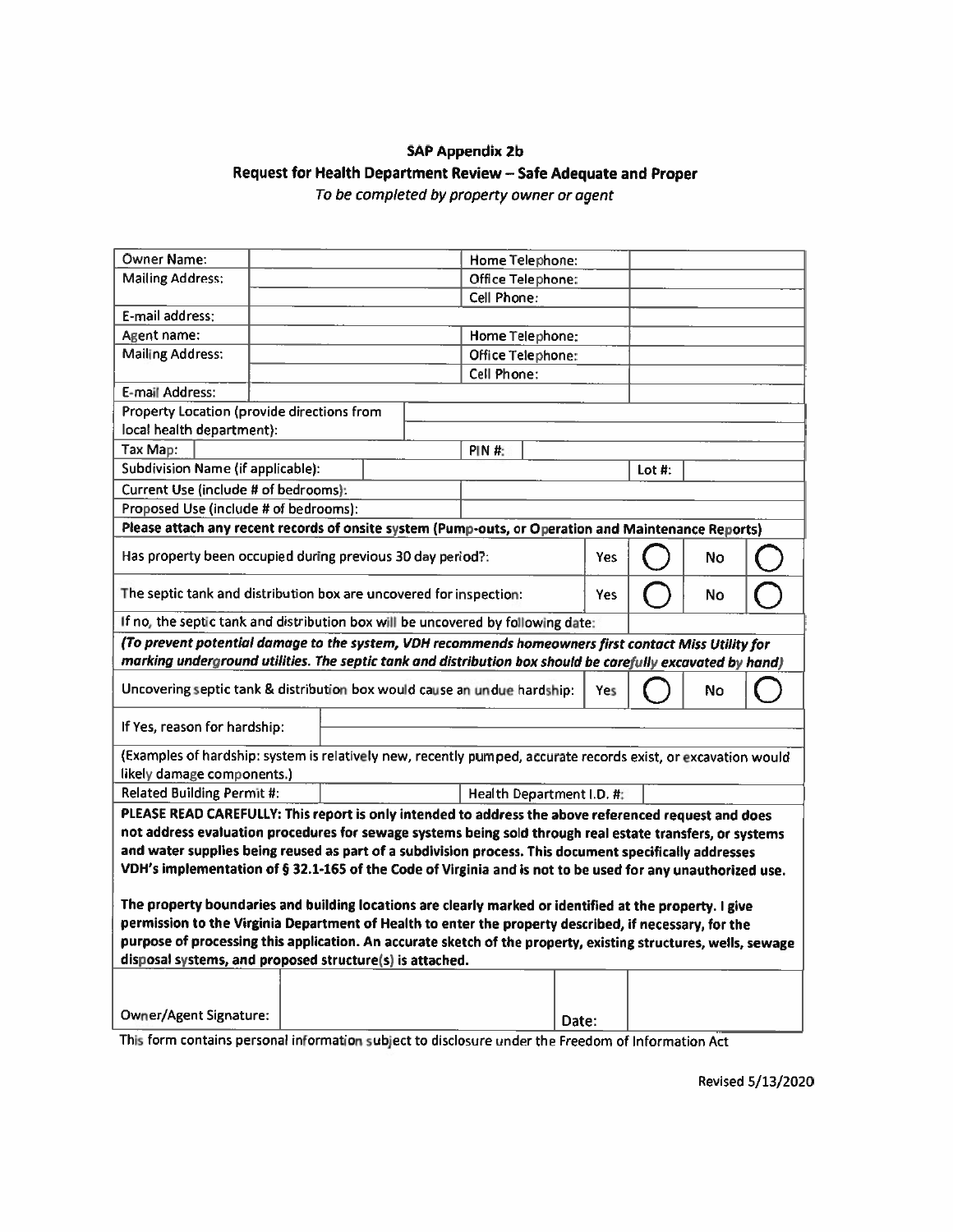Site Sketch:

 $\mathcal{L}_{\mathbf{z}}$ 

 $\hat{\mathbf{r}}$ 

SIGNATURE: DATE:

An owner may challenge a denial by requesting an Informal Fact-Finding Conference (IFFC) within 30 days of receipt of a decision. All requests for an IFFC must be sent in writing to the District Health Director and cite th